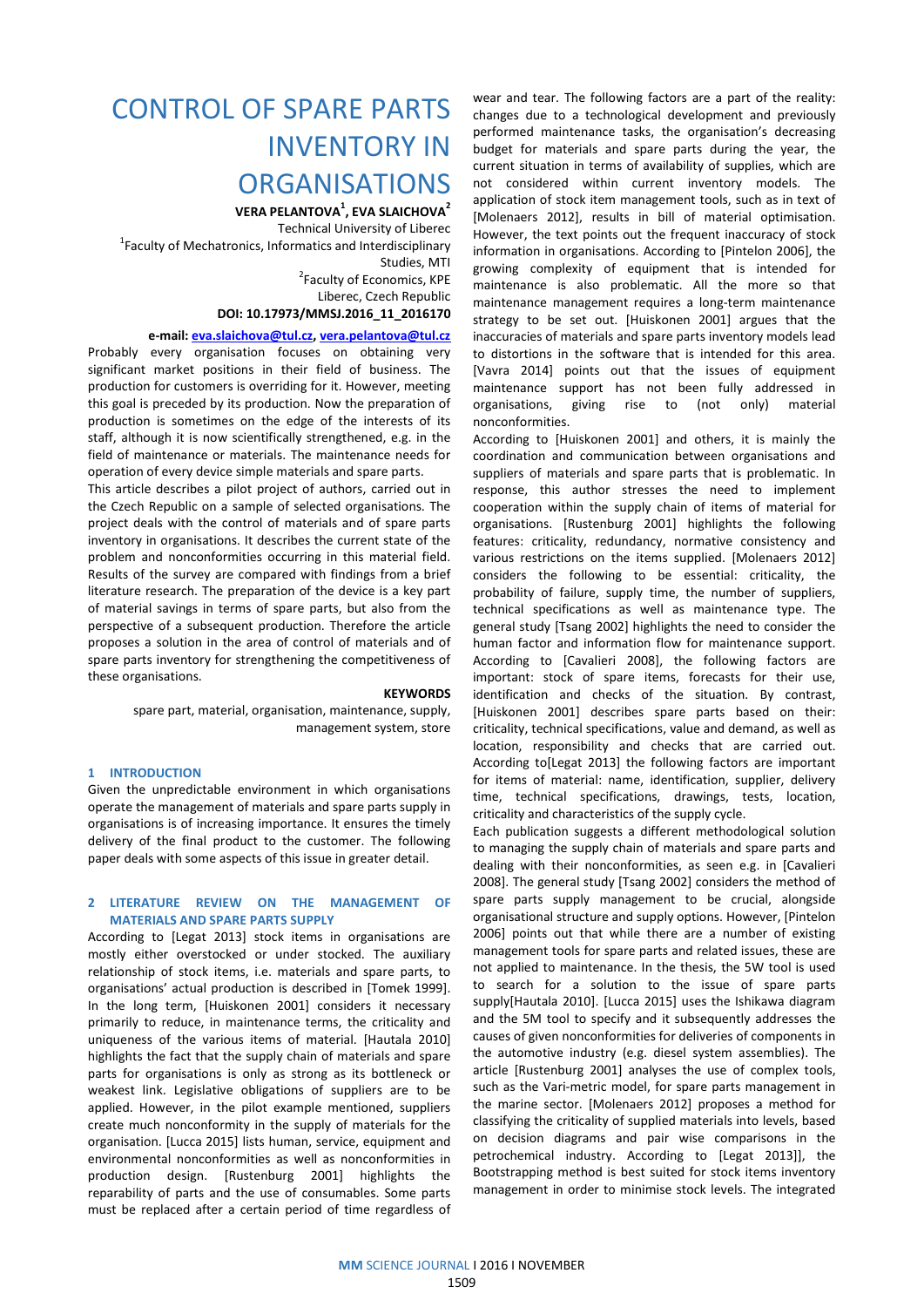1. is originally based on [Bacchetti 2012].

approach to spare parts stock management as shown in Figure<br>1. is originally based on [Bacchetti 2012].<br>In addition, [Mirghani 2003] presents a case study for using a<br>framework for stock items calculation in maintenance pl In addition, [Mirghani 2003] presents a case study for using a framework for stock items calculation in maintenance planning. By contrast, [Giakatis 2001] draws attention to hidden costs in connection with production and secondary processes, which are, to a large degree, tied to the materials used in organisations. connection with production and secondary processes, which<br>are, to a large degree, tied to the materials used in<br>organisations.<br>[Rustenburg 2001]proposes that the following issues should be<br>explored: irreparable items and i

[Rustenburg 2001]proposes that the following issues should be explored: irreparable items and items to be disposed of, c of technical equipment during the service life, and ensuring the supply of spare parts for complex technical systems. [Molenaers 2012] proposes that a general multidisciplinary decision-making tool should be created to determine the criticality of stock items. [Huiskonen 2001] recommends that a distinction should continue to be made in the management of distinction should continue to be made in the management of<br>various types of spare parts, while [Legat 2013] already presents a certain solution. [Vavra 2014] recommends paying greater attention to long-term support for operating presents a certain solution. [Vavra 2014] recommends paying<br>greater attention to long-term support for operating<br>equipment. In connection with the building up of New Industrial Production, e.g. according to [Bartosik 2014 2014], there is a need for new features or essentially functions to be added to spare parts, so that the parts can communicate and cooperated with the rest of the technical system. of technical equipment during the service life, and ensuring the supply of spare parts for complex technical systems.<br>[Molenaers 2012] proposes that a general multidisciplinary decision-making tool should be created to det



Figure 1.An integrated approach to spare parts stock management, originally based on Bacchetti, N. Saccani

#### 3 DISCUSSION ON THE TOPIC

There are quite a lot of publications on materials and spare parts supply management in organisations that differ in terms of the orientation of their production. However, these publications usually do not directly specify the different parts and types of materials. Rather they refer to: the industry, the complexity of the technical system or equipment, the use of an assembly or functional subsystem, and the items under review and the management tools used. Given the brief literature review that has been carried out, it is possible to say that this issue is faced, to one degree or another, by all organisations and there is ongoing development in this area. is supply management in organisations that differ in terms<br>the orientation of their production. However, these<br>lications usually do not directly specify the different parts<br>types of materials. Rather they refer to: the ind complexity of the technical system or equipment, the use of an<br>assembly or functional subsystem, and the items under review<br>and the management tools used. Given the brief literature<br>review that has been carried out, it is

Instead of the 5M tool, which is used e.g. in [Lucca 2015], it would be more suitable to use the 6M tool that also includes the measurement of items. This specifies the values of the features of the given items of material which, in turn, makes the management of the organisation as a whole more accurate. In terms of characterising materials and spare parts, a large number of features are mentioned. However, safety features, environmental features, determined substitutes and item cost are omitted. For both spare parts and consumables, the service life should also be determined but, in many cases, it is not (e.g. some plastic parts may begin to break apart all of a sudden ald be more suitable to use the 6M tool that also includes measurement of items. This specifies the values of the ures of the given items of material which, in turn, makes management of the organisation as a whole more acc I features, determined substitutes and item cost<br>For both spare parts and consumables, the service<br>o be determined but, in many cases, it is not (e.g.<br>parts may begin to break apart all of a sudden which may catch users by surprise and cause additional work for them).

The issue of a bottleneck in the supply of materials and spare parts for (not only) maintenance is often overlooked in organisations.

The literature review that has been conducted provides a broad overview of the issue of materials and spare parts supply management in organisations. However, it also points to a number of unresolved nonconformities, which also gives room for the research described in this paper.

The problem in this area lies in the fact that there is a lack of knowledge about the status quo and about the method of warehouse management and, in particular information how the distribution of specific types of materials is used in organisations in connection with the storage and following maintenance.

# 4 PILOT PROJECT

Therefore pilot project uses data from 10 randomly selected organisations only. This type of the research was done at the first time in the workplace of authors. The project was launched in 2014 and it continued in 2015. The organisations are based all over the Czech Republic. Of the above number, there are 3 small and medium-sized organisations (up to 250 employees) and 7 large organisations. Various branches of the national economy are represented. The organisations carry out piece (40%), serial (40%) and even mass production (20%) of products. Manufacturing organisations account for 80% and organisations that provide services account for 20%. sized organisations (up to 250 employees)<br>sations. Various branches of the national<br>sented. The organisations carry out piece<br>() and even mass production (20%) of<br>turing organisations account for 80% and<br>rovide services ac

The issue of materials and spare parts supply management in organisations has been derived from much more comprehensive research into maintenance management and maintenance stock management in those organisations, which is also carried out by the authors of this paper. The paper aims to describe the actual situation of materials and spare parts supply management in Czech organisations and to propose appropriate recommendations for strengthening these organisations' competitiveness.

In terms of methodology, mainly observations of the operation of organisations were made and the data was subsequently analysed, simple statistics was used and recommendations were derived from the individual nonconformities identified. The recommendations achieved in the article have not been implemented in the surveyed companies yet, but it is expected to be implemented in further research of the authors. ual situation of materials and spare parts<br>t in Czech organisations and to propose<br>mendations for strengthening these<br>etitiveness.<br>logy, mainly observations of the operation<br>re made and the data was subsequently<br>atistics w

#### 5 THE CURRENT SITUATION IN STOCK MANAGEMENT IN **ORGANISATIONS**

The survey shows that organisations prefer to simply refer to spare parts rather than to indicate the relevant material used. In this respect, consumables are an exception.

It is common for there to be thousands or more types of items of materials and/or spare parts in organisations. Overall, the price of materials and spare parts in organisations' warehouses in the Czech Republic is in the thousands or even millions of CZK. Due to difficult supplier relationships, organisations in the Czech Republic tend to overstock. This is because under stocked items often lead to loss of production and, in turn, lower profits and sometimes even loss of customers. blic is in the thousands or even millions of<br>It supplier relationships, organisations in the<br>end to overstock. This is because under<br>en lead to loss of production and, in turn,<br>ometimes even loss of customers.<br>see the kind

It is interesting to see the kinds of materials and spare parts that are used specifically in Czech organisations. Of course, given the small number of organisations examined, this list (and the percentages indicated) is only indicative. However, it is an adequate source of initial information. Given their administrative tasks, all service and manufacturing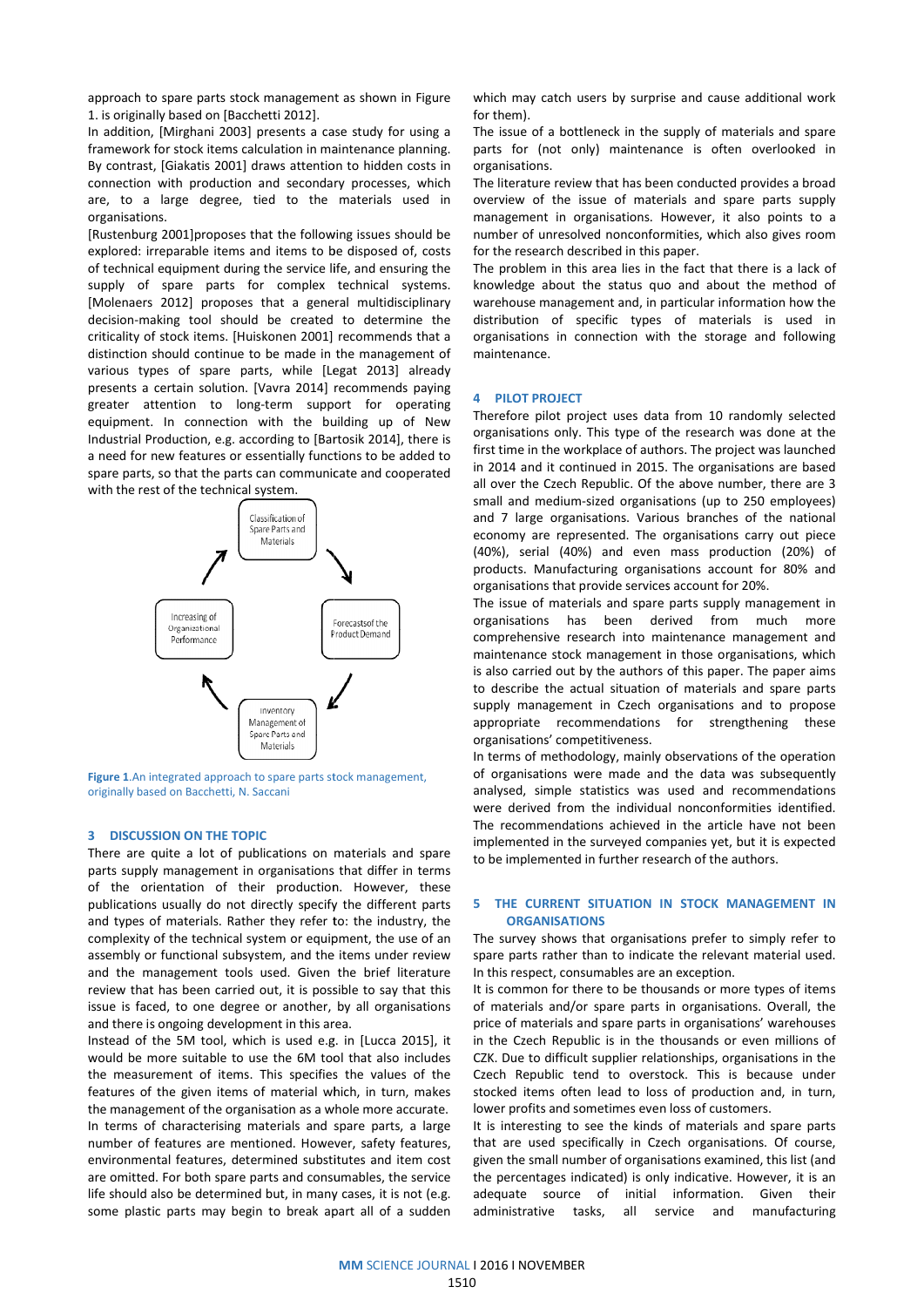organisations (i.e. in 100% of cases) require office consumables. It consists from a paper and plastics. The paper is often a photosensitive last time. Documents from it bring problems for the archives from this reason. Plastics office consumables are produced mainly from worse recycled materials and have a pure quality. Besides that, fasteners (e.g. bolts, nuts, washers, pins etc.) are most often used in manufacturing organisations (approximately 80% of cases). There are produced from metals (as better steel and light metals). Fasteners have on themselves technical oil or an emulsion to better assembly. They need a high precision manufacturing. They are much more durable.

Also, mechanical and electrical materials (e.g. wires, sheets, fittings etc. made of steel and light metals) are used, depending on a production type. A kind of material of these parts can be a less precision manufactured. The recycling of these types of materials is easy. They service life is a long but these parts are often changed from due to the expiration hours of service life during the functioning. In addition, mechanical parts (e.g. bearings) and electrical components (e.g. capacitors) are used, depending on production type. These are mainly composite materials with a harder manufacturing and also a harder recycling. Plastics are currently used quite often in both manufacturing and nonmanufacturing organisations, because former metal components of cheaper functional units are often replaced with plastic parts. There is a lot of kind of plastics. Some parts of these plastic are a health dangerous and also danger for the environment. Plastic materials are suitable for the mass production of organisations. They service life is a short. Plastics are a photosensitive and a bit fragile. A portion of organisations (approximately 20%) choose to purchase entire functional units (i.e. machine, electrical, pneumatic or hydraulic systems). Several kinds of materials are used here. This fact influences a service life and a functionality of the object. Every kind of material in the functional unit presents its properties in the whole. While that simplifies and speeds up maintenance and reduces requirements for employees' knowledge and skills, it also suppresses their creativity. Furthermore, organisation cannot improvise much, especially in emergency situations. This survey also shows that approximately 30% of organisations use unique spare parts or materials. That places increased demands on the supply chain. The situation about used materials in organisations and their degree of the stocking brings Figure 2.

Based on the survey conducted, it can be concluded that Czech organisations' approach to the methodology of materials and spare parts stock management is as follows.

Most organisations are trying to develop their own universal method for determining the minimum stock level of spare parts and materials. The optimal stock level of spare parts and materials tends to be derived from the current scale of production (i.e. both manufacturing and services), the utilisation of the given equipment or the turnover of individual stocked spare parts and materials, or possibly a combination of all of the above. Forecasts of future consumption are made based on the organisation's employees' experience from previous periods, which are based on a representative history of consumption.

When determining spare parts and materials stock levels, organisations mostly follow the criterion of a minimum weekly lead time. The minimum reserve amount is determined by the nature of the product and the consumption frequency, but also the delivery deadlines of the third-party supplier organisation of a specific spare part or a material. Cost-intensive parts and materials are usually purchased at the time of consumption, while taking account of a planned production. That assumes a reliable supplier with timely supplies, which is a problem in the Czech Republic.

Determining the optimal ordering level for a spare part or material is based on the cooperation between several parts of the organisation. The first part of the organisation (e.g. the Controlling Department) provides a certain financial framework for the spare parts and materials stock level. The second part is maintenance. Based on various reports that are usually generated from an ERP system etc., maintenance employees identify and document, for financial management purposes, which spare parts and materials have the highest turnover, which are expensive and yet the organisation must 'keep' them in stock as there is no other way of ensuring their availability (e.g. as consignment stock, servicing by the manufacturer etc.). The third part of the organisation carries out the technical preparation of production. In the case of planned major repairs and modernisations to production lines or the purchase of new equipment, it reports in advance which spare parts and materials will need to be in stock in the near future. This is a starting point for determining storage space and necessary logistical equipment (if any) for handling the relevant stock



Figure 2.Materials used in organisations and their degree of the stocking.

items. In this respect, the process of determining the optimal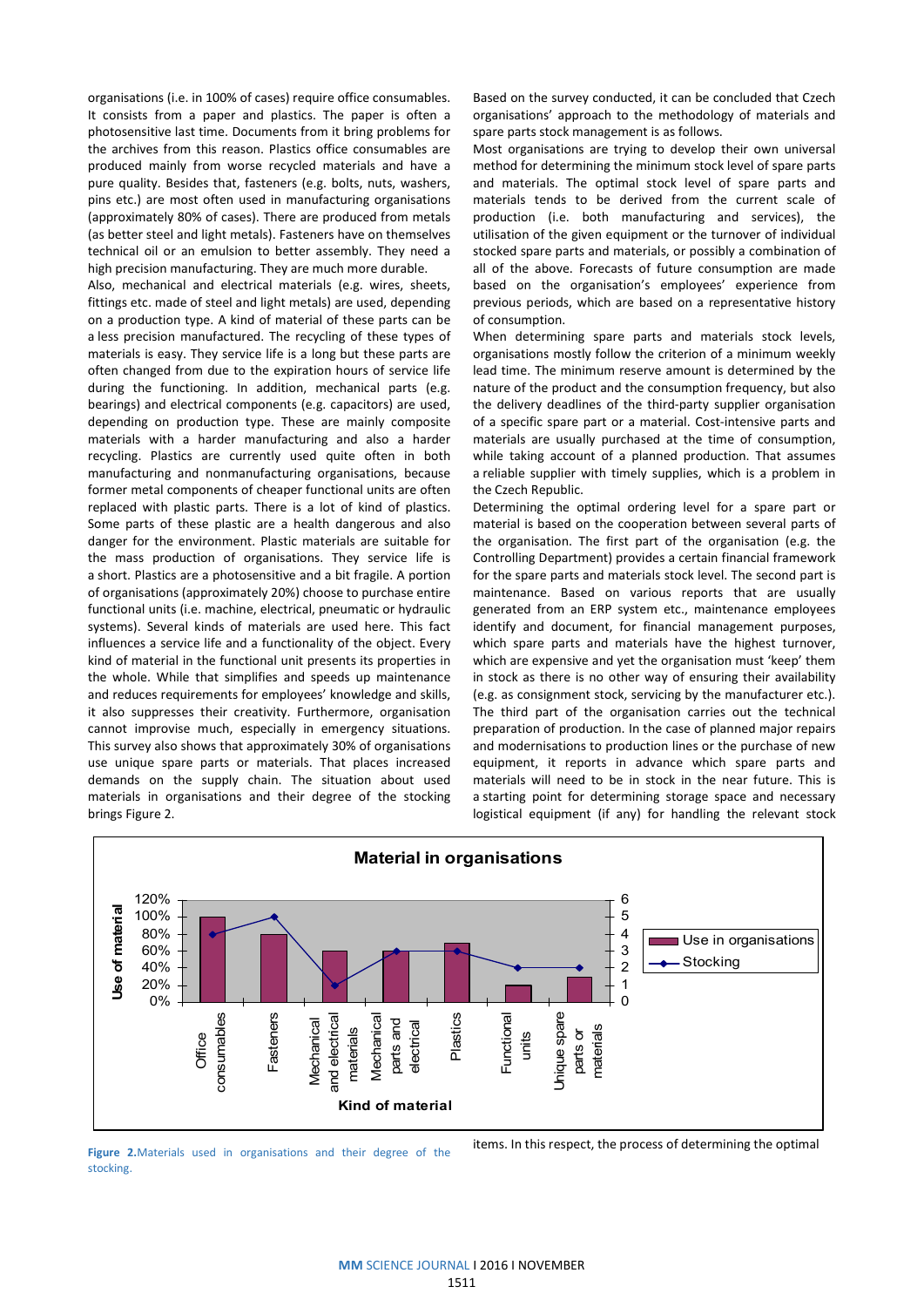levels of materials and spare parts is a constant controlled negotiation between these three parts of the organisation as mentioned above. The organisational structure used is quite important to the process. The optimal levels of stocked materials and spare parts are constantly sought in connection with technical changes and modernisation of the given equipment. As part of the annual cycle, the final agreement that has been reached by these parts of the organisation is incorporated into the annual budget. This materials plan is then used for monthly reporting as a benchmark for comparing whether or not the budget amount has been successfully met. The majority (approximately 80%) of the organisations surveyed use some maintenance system software (a special database or ERP system). As a general rule, these systems keep records of all stocked spare parts and materials and their flows into and from stock. They are usually able to determine the turnover of each stock item. Depending on the needs of the given organisation, a report can be generated (e.g. once in a quarter) that lists items with the lowest and highest turnover. The most frequent items can be analysed in terms of why they are so frequently replaced. For lowest-turnover spare parts and materials, it is usually analysed whether they need to be kept in stock. However, a third of the organisations surveyed have no determined minimum stock levels. Due to the absence of stock management, it is not possible to determine the appropriate optimal level for stock items. Therefore, stocks of lessexpensive materials and spare parts are continuously purchased and kept in amounts that are estimated by the employees based on their experience with maintenance in previous years, the behaviour of their suppliers and the overall availability of parts in the market. However, that leads to unnecessary overstocking. Sometimes, this situation is also caused by agreed framework contracts with customers who require them as a necessary guarantee for a good business relationship. In these organisations, more cost-intensive parts and materials are not purchased until the moment they are needed, with an expected consequence in the form of an outage of planned production.

Approximately 40% of the organisations surveyed said they carried out TPM. All records of the preventative equipment maintenance and repairs that have been carried out are evaluated once a year. On this basis, the frequency and focus of maintenance checks is determined. In addition, these outputs are used for planning the number of necessary spare parts and materials. Also, these outputs are beginning to be used for updates to organisations' emergency plans that are used in the risk management.

Approximately 60% of the organisations surveyed carry out spare parts and materials categorisation according to their importance (according to the criteria of turnover, price etc.). In this respect, the ABC analysis seems to be the most commonly used tool.

In an optimal situation, each item of equipment should have technical documentation from the manufacturer, including a list of the various parts (e.g. a bill of material). This is supposed to make it easier for the organisation to divide parts into several groups according to the priority of their function for the organisation's production. However, the issue of the manufacturer's technical documentation for equipment is addressed by one of the authors of this paper in a different research. Therefore, it can only be concluded that the completeness of equipment documentation is currently not adequate for maintenance.

In the survey that has been carried out, 60% of organisations reported information about the management of unused stocks of spare parts and materials. Of that number, 30% of

organisations sell stock items in the internal market (e.g. within the concern) or the external specialised market. An additional 30% of organisations only depreciate stock items and keep them in stock. It should be noted that even though the collection of used parts by the original manufacturer was mentioned in one case, this does not necessarily mean environmentally friendly disposal.

#### 6 NONCONFORMITIES

Based on an analysis of the data relating to the area that was surveyed in organisations, relatively frequent mistakes in stock record keeping were found. The reasons included irregular depreciation, late entry of item values into the software, and incorrect transcription of item values between physical and electronic stock documentation and so on.

Very often organisations are faced with long delivery times for spare parts and materials from their suppliers, despite the fact that timely delivery has been agreed with or even offered by the supplier.

The purchase price is particularly high for spare parts. Looking at the market, it is obvious that prices of stock items for maintenance are growing relatively fast.

Almost every organisation owns a rather large number of stock items. As a result, large storage areas are needed. Employees find these warehouses difficult to navigate. In addition, managing relationships with so many entities is demanding in terms of communication and coordination.

The equipment wear and tear is not always regularly monitored and a regular maintenance is not always established and adhered to. This may lead to the sudden occurrence of a failure, which sometimes even requires an unknown spare item. Furthermore, there is an outage of a normal production.

No precise consumption of stock items over a certain period is specified.

It was discovered that there were efforts to use a supplier and leave all of the above concerns relating to spare parts and materials supply to that supplier.

Recently, organisations have also faced declining quality of many materials and spare parts supplied.

#### 7 A COMPARISON WITH THE LITERATURE REVIEW **CONDUCTED**

As opposed to the findings of the literature review on this topic, the following findings have been made. Organisations in the Czech Republic are rather overstocked with spare parts and materials in warehouses. The criticality of organisations' stock items could not be assessed due to the internal nature of this feature. The uniqueness of stock items in organisations is relatively low. The respective manufacturers are often the bottleneck in the supply chain of spare parts and materials. In the Czech Republic, the problematic areas seem to mainly include regular care for spare parts and materials in organisations' warehouses, which is associated with a human error. Data on stock items are often distorted and outdated. Stock item inventory management is closely related to the financial management of Czech organisations. The communication with suppliers requires increased effort from organisations and is often tied to signed contracts. Czech organisations use rather general spare parts and materials stock management methodologies that are based on classical models of inventory management. Modern methods are only slowly implemented. While organisations also state that they use the TPM method, other findings about the organisations suggest that this is more about using the modern term and less about applying the actual concept. Given the number of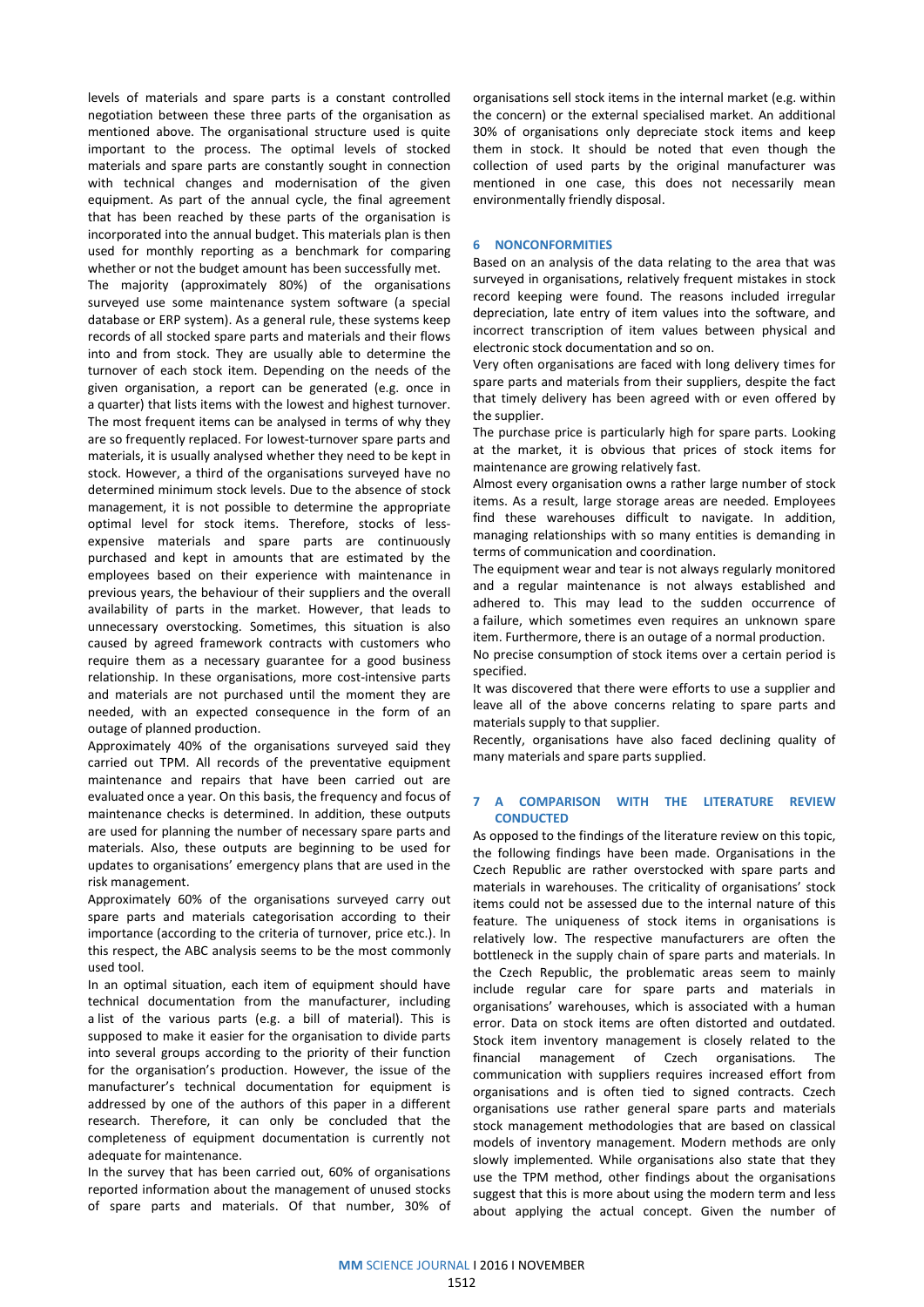organisations that were surveyed in this pilot project, there is no visible difference between small and medium-sized organisations on the one hand and large organisations on the other hand. Only small and medium-sized organisations use so called small software systems.

#### 8 PROPOSED SOLUTION

Based on the survey conducted, the consequences of the lack of standardisation in spare parts and materials stock management in organisations can be determined. These include the following issues:

- Wrong stock keeping has a negative impact on logistics operations, from ordering an item to the delivery of the organisation's products to customers.
- High prices of individual stock items, high storage costs, long delivery times and the risk of unavailability of parts etc. often lead to overstocking in the organisation.
- In the Czech Republic, the average delivery time for a spare part or a material ranges from 48 hours up to a week, depending on how much the organisation may be willing to pay for express delivery.
- Sometimes, failure due to a lack of spare parts or materials means that the organisation will experience an outage of several days and, in turn, incur a loss of tens of thousands of CZK as well as the actual cost of repair to the equipment.

Regular care for stock items is necessary both in the stockkeeping system and in the actual warehouse and all types of transcriptions of their data need to be minimised.

The following factors play a role in determining the optimal stock level for a spare part or material for equipment maintenance:

- The number and type of the items of equipment (with respect to the frequency and severity of failures).
- Equipment supplier or manufacturer (flexibility to respond to unexpected demand for a spare part or material, delivery deadlines for spare parts and materials).
- The age or period of operation of the equipment.
- The price of the spare part or the material (it is essential for the financial management of the organisation).
- The quantity ordered.

Given the frequent nonconformities in this area, the following features can be added to the characteristics of stock items, i.e. materials and spare parts: environmental features (service life, safe disposal), safety features (with respect to protection of the health of persons) and determining substitutes for the given item (in case of failure of supply).

The attention should mainly be paid to the selection of the stock item supplier. Subsequently, a long-term relationship needs to be built with the supplier. In this regard, reliability is essential. This somewhat reduces the cost of stock items while also optimising their quantity and, above all, reducing their delivery times. Furthermore, it is possible to rely on a higher quality of the necessary stock items supplied.

Internally, an organisation must carefully monitor an internal material flows into the maintenance and the associated consumption of spare parts and materials for a certain period. This information also subsequently helps optimise stock items in terms of both quantity and range.

Unused stock of spare parts gradually loses its value and, after a certain amount of time, is fully depreciated by the organisation. If there is unused stock of spare parts, it is necessary to carry out a review of whether it is appropriate for the spare part or material to be used for maintenance or repair of other equipment. If no such option is available, it is useful to offer these items for sale in order to reduce stock levels. Since these may be parts that are already obsolete, the selling price needs to be considered. Items, that have no further uses, need to be disposed of in an environmentally sound manner as a part of waste management.

#### 9 CONCLUSION

In this paper we have introduced a pilot project exploring the stock management of spare parts and materials. The disadvantage of the survey carried out is the small number of organisations surveyed. Only 10 organisations were included in this pilot study. That being said, the number is sufficient for an initial outline of the issue as it includes organisations from all over the Czech Republic and from various branches of the economy. Findings are verified on next examples of organisations in this time.

Generally, organisations should aim to reduce the stock levels of spare parts and materials and possibly seek alternative solutions in the form of:

- Consignment stocks of suppliers.
- Selected spare parts must be delivered by the supplier within a specified time limit.
- Standardizing stock items in order to reduce the number of different items, which can also be facilitated by equipment design.
- Educating the organisation's employees with respect to materials and spare parts stock management.

Currently, consumables and fasteners are the most common types of material used in organisations. That means that there are up to hundreds of stock items. From the perspective of improving stock management, the most pressing is the need to standardise parts (not only) for equipment maintenance. This may be facilitated by an appropriate design of the equipment. In addition, mechanical and electrical materials and mechanical and electrical components are also often used.

It can be recommended that the following be added to the characteristics of stock items: safety features, environmental features, determined substitutes and item cost.

The manufacturer of spare parts and materials can be singled out as the bottleneck in the supply chain. Here, given the increasing risks, the distance between the manufacturer and the customer requesting a stock item will also play a role in the future. In addition, there is room for improvement in the accurate record-keeping of the use of stock items for equipment maintenance.

This article provides a list of the types of stock items of materials that are used in organisations in the Czech Republic. It also outlines the current situation and methodology in spare parts and materials stock management.

The article presents simple principles of spare parts and materials stock management that may support the organisation in its holistic management, regardless of its size and line of business. The above principles of stock management are also in line with an orientation towards a process-based approach. As a result, financial, spatial and time savings can be achieved.

 Organisations are faced with the challenges of inventory management of spare parts and materials in relation to the minimum amount.

Theproposed recommendations in this paper are: simple, cheap, saving the spatial and temporal arrangement.

An effort was made to implement the recommendations in other organisations. The solution was greeted by the